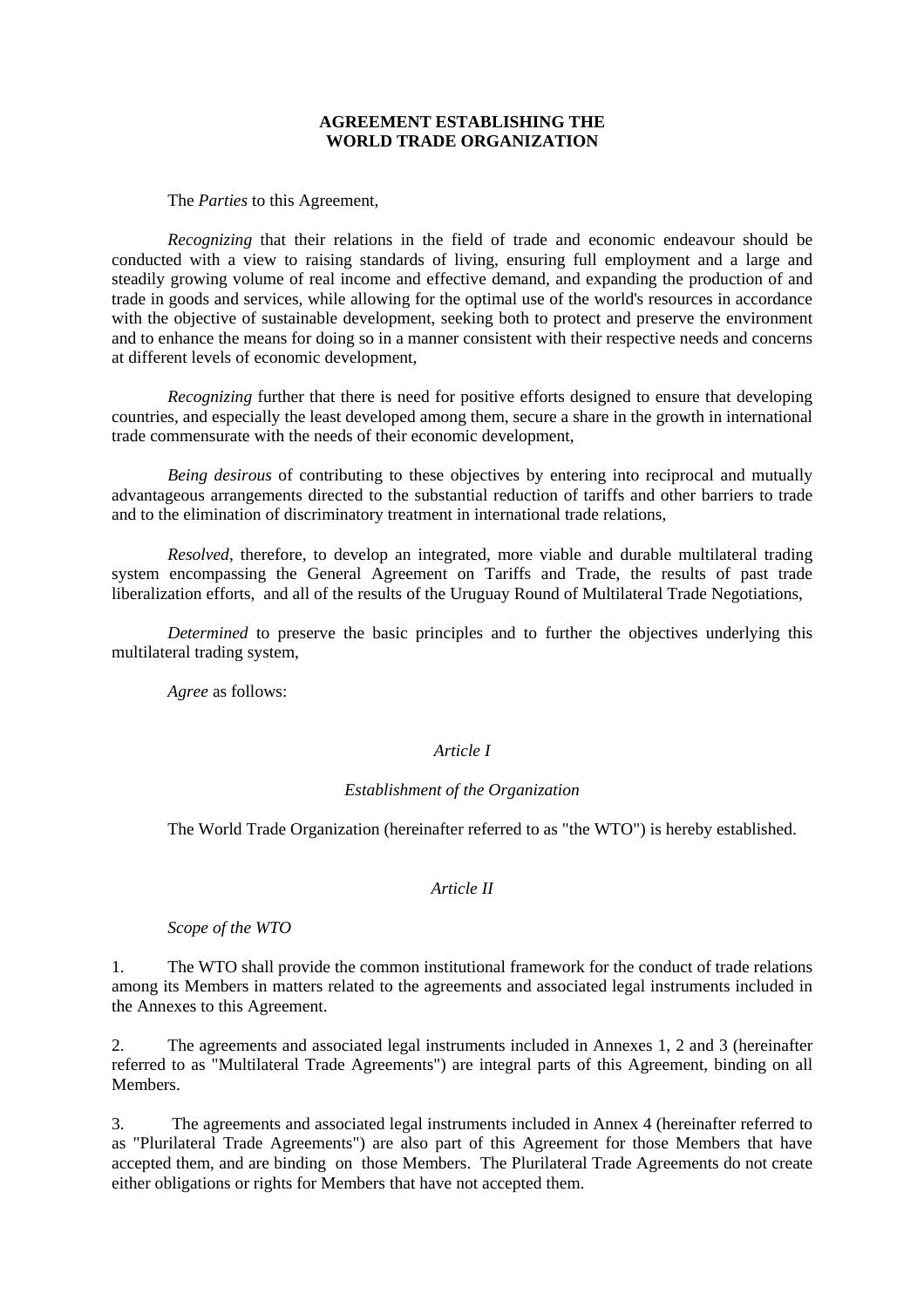4. The General Agreement on Tariffs and Trade 1994 as specified in Annex 1A (hereinafter referred to as "GATT 1994") is legally distinct from the General Agreement on Tariffs and Trade, dated 30 October 1947, annexed to the Final Act Adopted at the Conclusion of the Second Session of the Preparatory Committee of the United Nations Conference on Trade and Employment, as subsequently rectified, amended or modified (hereinafter referred to as "GATT 1947").

## *Article III*

## *Functions of the WTO*

1. The WTO shall facilitate the implementation, administration and operation, and further the objectives, of this Agreement and of the Multilateral Trade Agreements, and shall also provide the framework for the implementation, administration and operation of the Plurilateral Trade Agreements.

2. The WTO shall provide the forum for negotiations among its Members concerning their multilateral trade relations in matters dealt with under the agreements in the Annexes to this Agreement. The WTO may also provide a forum for further negotiations among its Members concerning their multilateral trade relations, and a framework for the implementation of the results of such negotiations, as may be decided by the Ministerial Conference.

3. The WTO shall administer the Understanding on Rules and Procedures Governing the Settlement of Disputes (hereinafter referred to as the "Dispute Settlement Understanding" or "DSU") in Annex 2 to this Agreement.

4. The WTO shall administer the Trade Policy Review Mechanism (hereinafter referred to as the "TPRM") provided for in Annex 3 to this Agreement.

5. With a view to achieving greater coherence in global economic policy-making, the WTO shall cooperate, as appropriate, with the International Monetary Fund and with the International Bank for Reconstruction and Development and its affiliated agencies.

## *Article IV*

## *Structure of the WTO*

1. There shall be a Ministerial Conference composed of representatives of all the Members, which shall meet at least once every two years. The Ministerial Conference shall carry out the functions of the WTO and take actions necessary to this effect. The Ministerial Conference shall have the authority to take decisions on all matters under any of the Multilateral Trade Agreements, if so requested by a Member, in accordance with the specific requirements for decision-making in this Agreement and in the relevant Multilateral Trade Agreement.

2. There shall be a General Council composed of representatives of all the Members, which shall meet as appropriate. In the intervals between meetings of the Ministerial Conference, its functions shall be conducted by the General Council. The General Council shall also carry out the functions assigned to it by this Agreement. The General Council shall establish its rules of procedure and approve the rules of procedure for the Committees provided for in paragraph 7.

3. The General Council shall convene as appropriate to discharge the responsibilities of the Dispute Settlement Body provided for in the Dispute Settlement Understanding. The Dispute Settlement Body may have its own chairman and shall establish such rules of procedure as it deems necessary for the fulfilment of those responsibilities.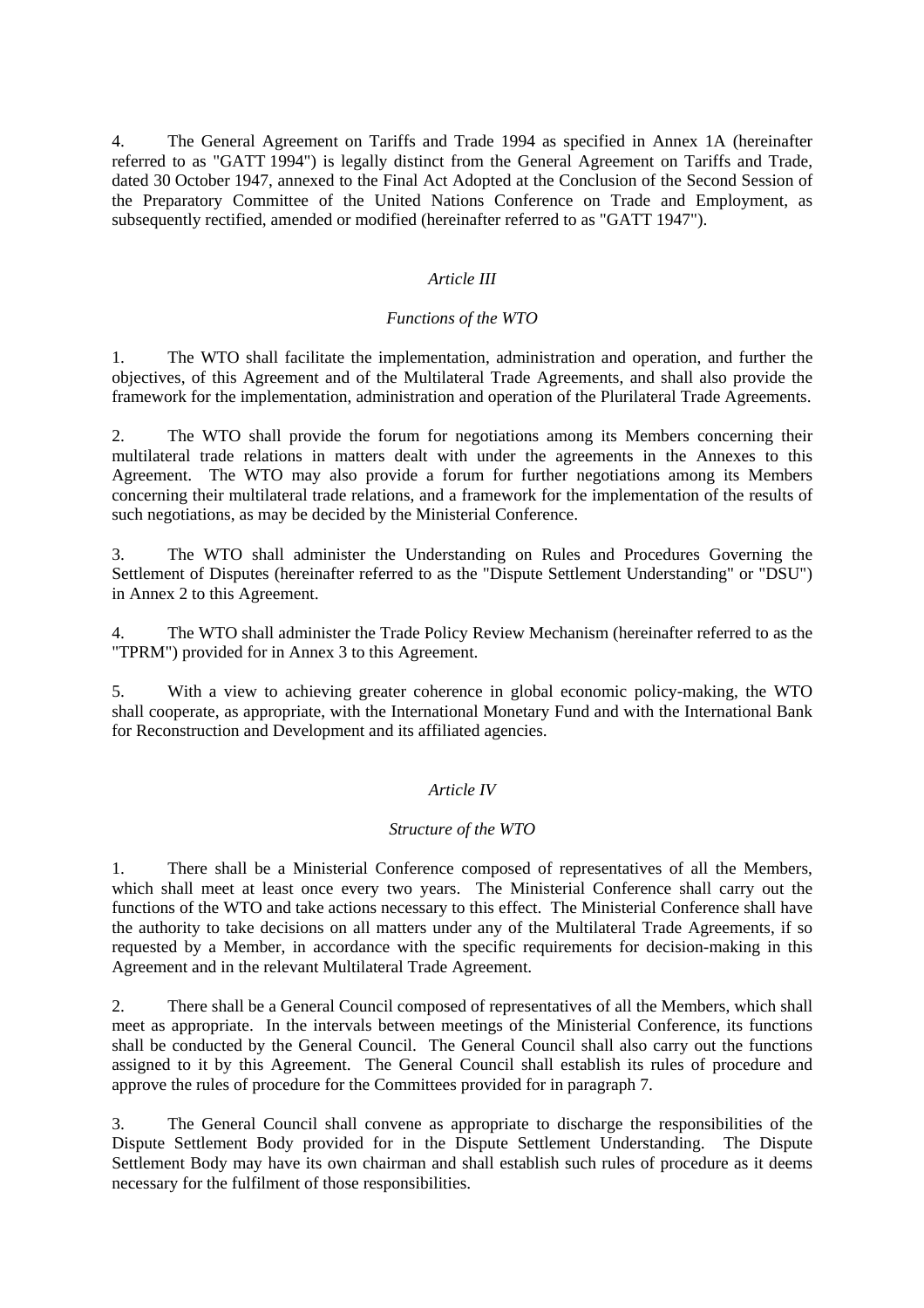4. The General Council shall convene as appropriate to discharge the responsibilities of the Trade Policy Review Body provided for in the TPRM. The Trade Policy Review Body may have its own chairman and shall establish such rules of procedure as it deems necessary for the fulfilment of those responsibilities.

5. There shall be a Council for Trade in Goods, a Council for Trade in Services and a Council for Trade-Related Aspects of Intellectual Property Rights (hereinafter referred to as the "Council for TRIPS"), which shall operate under the general guidance of the General Council. The Council for Trade in Goods shall oversee the functioning of the Multilateral Trade Agreements in Annex 1A. The Council for Trade in Services shall oversee the functioning of the General Agreement on Trade in Services (hereinafter referred to as "GATS"). The Council for TRIPS shall oversee the functioning of the Agreement on Trade-Related Aspects of Intellectual Property Rights (hereinafter referred to as the "Agreement on TRIPS"). These Councils shall carry out the functions assigned to them by their respective agreements and by the General Council. They shall establish their respective rules of procedure subject to the approval of the General Council. Membership in these Councils shall be open to representatives of all Members. These Councils shall meet as necessary to carry out their functions.

6. The Council for Trade in Goods, the Council for Trade in Services and the Council for TRIPS shall establish subsidiary bodies as required. These subsidiary bodies shall establish their respective rules of procedure subject to the approval of their respective Councils.

7. The Ministerial Conference shall establish a Committee on Trade and Development, a Committee on Balance-of-Payments Restrictions and a Committee on Budget, Finance and Administration, which shall carry out the functions assigned to them by this Agreement and by the Multilateral Trade Agreements, and any additional functions assigned to them by the General Council, and may establish such additional Committees with such functions as it may deem appropriate. As part of its functions, the Committee on Trade and Development shall periodically review the special provisions in the Multilateral Trade Agreements in favour of the least-developed country Members and report to the General Council for appropriate action. Membership in these Committees shall be open to representatives of all Members.

8. The bodies provided for under the Plurilateral Trade Agreements shall carry out the functions assigned to them under those Agreements and shall operate within the institutional framework of the WTO. These bodies shall keep the General Council informed of their activities on a regular basis.

## *Article V*

## *Relations with Other Organizations*

1. The General Council shall make appropriate arrangements for effective cooperation with other intergovernmental organizations that have responsibilities related to those of the WTO.

2. The General Council may make appropriate arrangements for consultation and cooperation with non-governmental organizations concerned with matters related to those of the WTO.

## *Article VI*

## *The Secretariat*

1. There shall be a Secretariat of the WTO (hereinafter referred to as "the Secretariat") headed by a Director-General.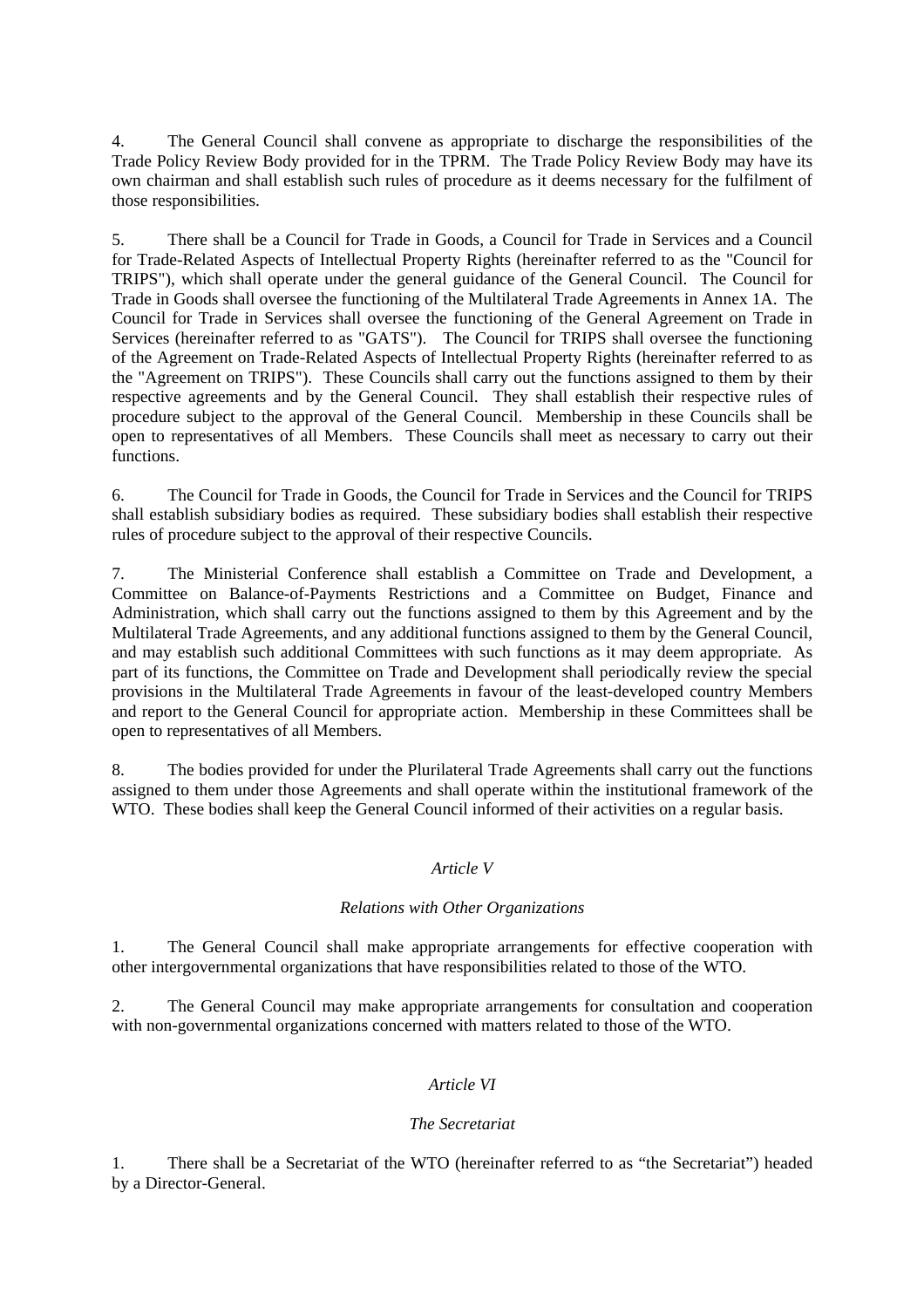2. The Ministerial Conference shall appoint the Director-General and adopt regulations setting out the powers, duties, conditions of service and term of office of the Director-General.

3. The Director-General shall appoint the members of the staff of the Secretariat and determine their duties and conditions of service in accordance with regulations adopted by the Ministerial Conference.

4. The responsibilities of the Director-General and of the staff of the Secretariat shall be exclusively international in character. In the discharge of their duties, the Director-General and the staff of the Secretariat shall not seek or accept instructions from any government or any other authority external to the WTO. They shall refrain from any action which might adversely reflect on their position as international officials. The Members of the WTO shall respect the international character of the responsibilities of the Director-General and of the staff of the Secretariat and shall not seek to influence them in the discharge of their duties.

## *Article VII*

## *Budget and Contributions*

1. The Director-General shall present to the Committee on Budget, Finance and Administration the annual budget estimate and financial statement of the WTO. The Committee on Budget, Finance and Administration shall review the annual budget estimate and the financial statement presented by the Director-General and make recommendations thereon to the General Council. The annual budget estimate shall be subject to approval by the General Council.

2. The Committee on Budget, Finance and Administration shall propose to the General Council financial regulations which shall include provisions setting out:

- (a) the scale of contributions apportioning the expenses of the WTO among its Members; and
- (b) the measures to be taken in respect of Members in arrears.

The financial regulations shall be based, as far as practicable, on the regulations and practices of GATT 1947.

3. The General Council shall adopt the financial regulations and the annual budget estimate by a two-thirds majority comprising more than half of the Members of the WTO.

4. Each Member shall promptly contribute to the WTO its share in the expenses of the WTO in accordance with the financial regulations adopted by the General Council.

## *Article VIII*

## *Status of the WTO*

1. The WTO shall have legal personality, and shall be accorded by each of its Members such legal capacity as may be necessary for the exercise of its functions.

2. The WTO shall be accorded by each of its Members such privileges and immunities as are necessary for the exercise of its functions.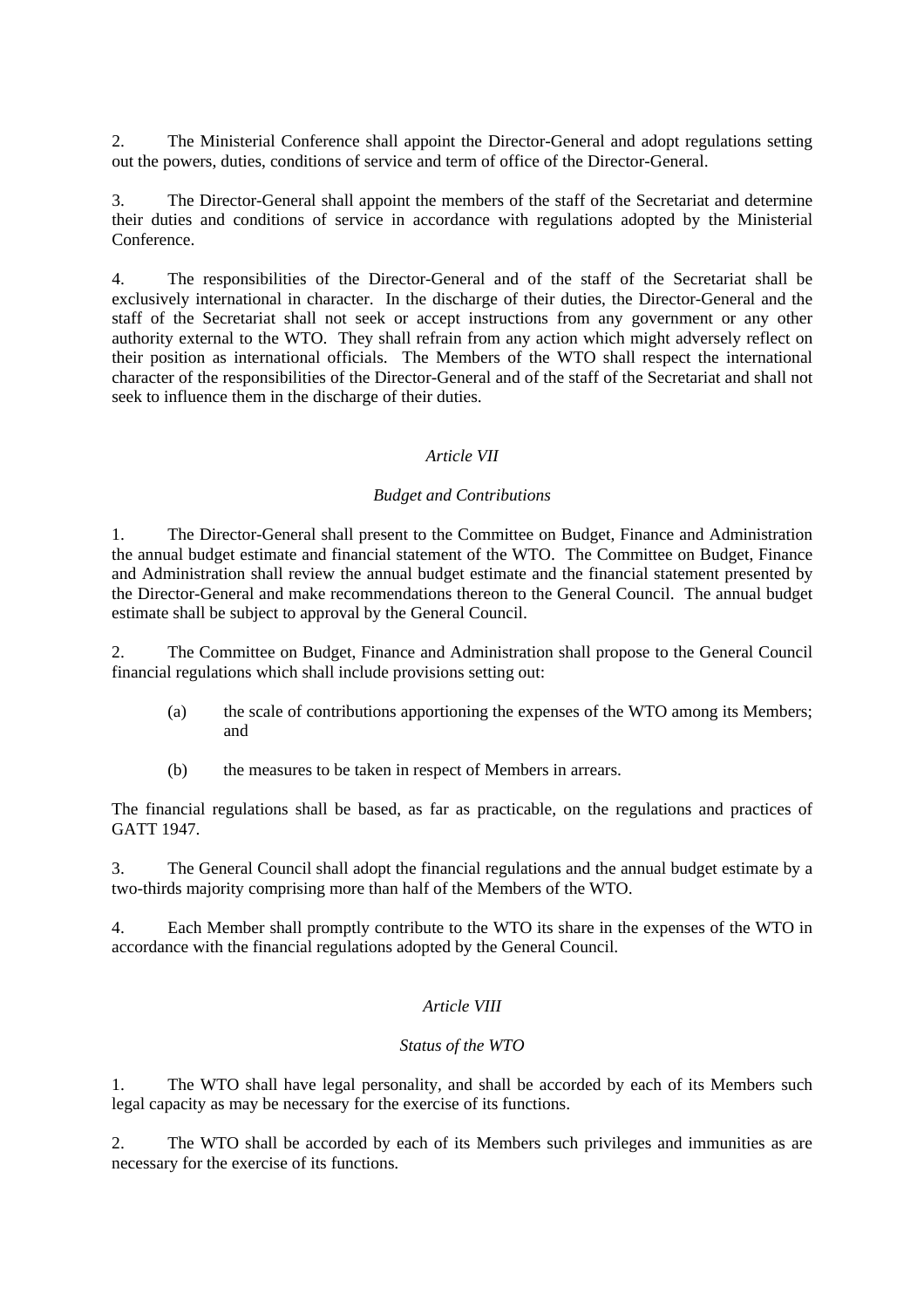3. The officials of the WTO and the representatives of the Members shall similarly be accorded by each of its Members such privileges and immunities as are necessary for the independent exercise of their functions in connection with the WTO.

4. The privileges and immunities to be accorded by a Member to the WTO, its officials, and the representatives of its Members shall be similar to the privileges and immunities stipulated in the Convention on the Privileges and Immunities of the Specialized Agencies, approved by the General Assembly of the United Nations on 21 November 1947.

5. The WTO may conclude a headquarters agreement.

## *Article IX*

## *Decision-Making*

1. The WTO shall continue the practice of decision-making by consensus followed under GATT  $1947<sup>1</sup>$  $1947<sup>1</sup>$  Except as otherwise provided, where a decision cannot be arrived at by consensus, the matter at issue shall be decided by voting. At meetings of the Ministerial Conference and the General Council, each Member of the WTO shall have one vote. Where the European Communities exercise their right to vote, they shall have a number of votes equal to the number of their member  $\text{States}^2$  $\text{States}^2$ which are Members of the WTO. Decisions of the Ministerial Conference and the General Council shall be taken by a majority of the votes cast, unless otherwise provided in this Agreement or in the relevant Multilateral Trade Agreement.<sup>[3](#page-4-2)</sup>

2. The Ministerial Conference and the General Council shall have the exclusive authority to adopt interpretations of this Agreement and of the Multilateral Trade Agreements. In the case of an interpretation of a Multilateral Trade Agreement in Annex 1, they shall exercise their authority on the basis of a recommendation by the Council overseeing the functioning of that Agreement. The decision to adopt an interpretation shall be taken by a three-fourths majority of the Members. This paragraph shall not be used in a manner that would undermine the amendment provisions in Article X.

3. In exceptional circumstances, the Ministerial Conference may decide to waive an obligation imposed on a Member by this Agreement or any of the Multilateral Trade Agreements, provided that any such decision shall be taken by three fourths<sup>[4](#page-4-3)</sup> of the Members unless otherwise provided for in this paragraph.

 (a) A request for a waiver concerning this Agreement shall be submitted to the Ministerial Conference for consideration pursuant to the practice of decision-making by consensus. The Ministerial Conference shall establish a time-period, which shall not exceed 90 days, to consider the request. If consensus is not reached during the time-period, any decision to grant a waiver shall be taken by three fourths4 of the **Members** 

<span id="page-4-0"></span><sup>&</sup>lt;u>1</u>  $1$  The body concerned shall be deemed to have decided by consensus on a matter submitted for its consideration, if no Member, present at the meeting when the decision is taken, formally objects to the proposed decision.

<span id="page-4-1"></span> $\frac{1}{2}$  The number of votes of the European Communities and their member States shall in no case exceed the number of the member States of the European Communities.

<span id="page-4-2"></span> $3$  Decisions by the General Council when convened as the Dispute Settlement Body shall be taken only in accordance with the provisions of paragraph 4 of Article 2 of the Dispute Settlement Understanding. 4

<span id="page-4-3"></span> $^4$  A decision to grant a waiver in respect of any obligation subject to a transition period or a period for staged implementation that the requesting Member has not performed by the end of the relevant period shall be taken only by consensus.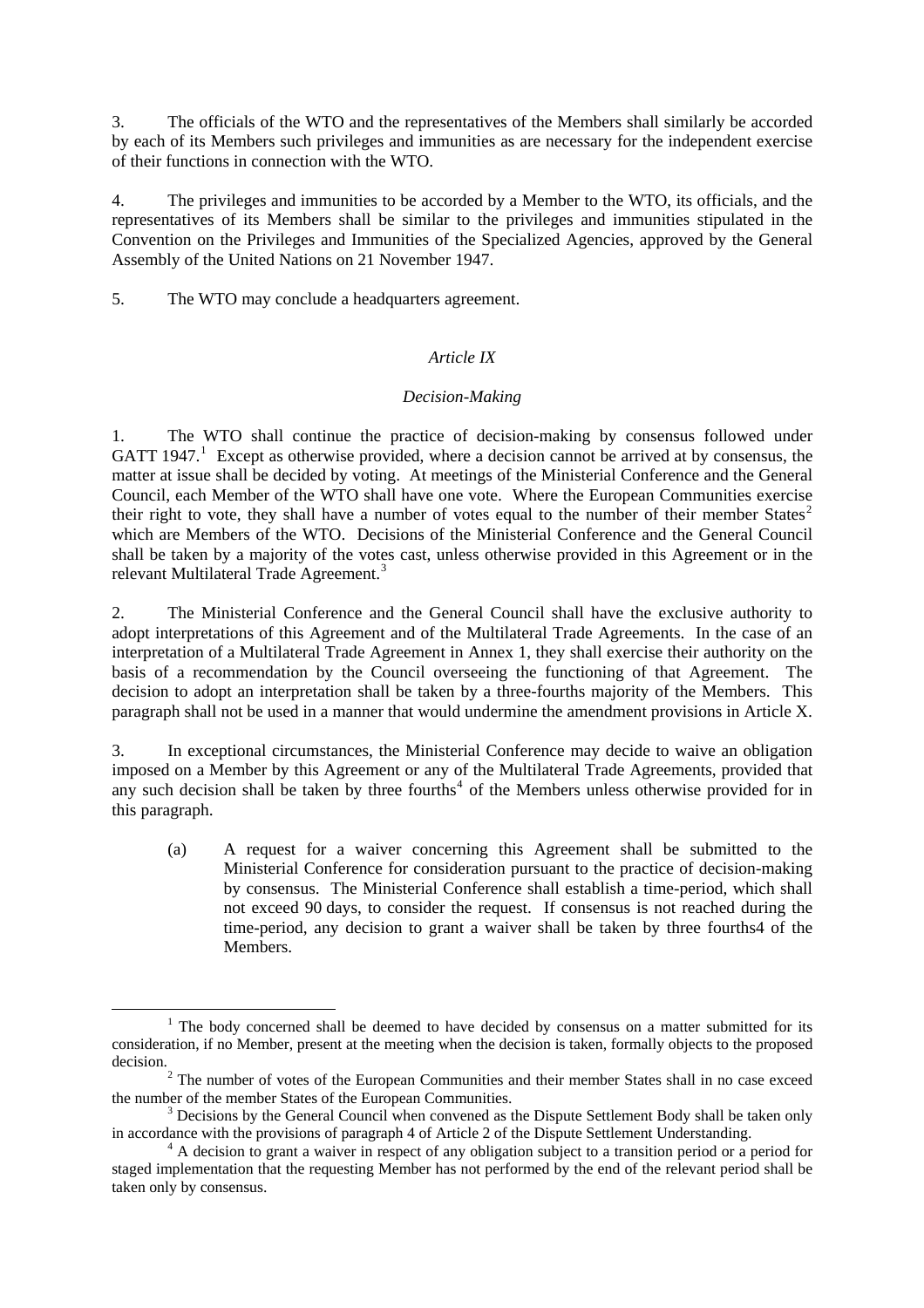(b) A request for a waiver concerning the Multilateral Trade Agreements in Annexes 1A or 1B or 1C and their annexes shall be submitted initially to the Council for Trade in Goods, the Council for Trade in Services or the Council for TRIPS, respectively, for consideration during a time-period which shall not exceed 90 days. At the end of the time-period, the relevant Council shall submit a report to the Ministerial Conference.

4. A decision by the Ministerial Conference granting a waiver shall state the exceptional circumstances justifying the decision, the terms and conditions governing the application of the waiver, and the date on which the waiver shall terminate. Any waiver granted for a period of more than one year shall be reviewed by the Ministerial Conference not later than one year after it is granted, and thereafter annually until the waiver terminates. In each review, the Ministerial Conference shall examine whether the exceptional circumstances justifying the waiver still exist and whether the terms and conditions attached to the waiver have been met. The Ministerial Conference, on the basis of the annual review, may extend, modify or terminate the waiver.

5. Decisions under a Plurilateral Trade Agreement, including any decisions on interpretations and waivers, shall be governed by the provisions of that Agreement.

## *Article X*

#### *Amendment*s

1. Any Member of the WTO may initiate a proposal to amend the provisions of this Agreement or the Multilateral Trade Agreements in Annex 1 by submitting such proposal to the Ministerial Conference. The Councils listed in paragraph 5 of Article IV may also submit to the Ministerial Conference proposals to amend the provisions of the corresponding Multilateral Trade Agreements in Annex 1 the functioning of which they oversee. Unless the Ministerial Conference decides on a longer period, for a period of 90 days after the proposal has been tabled formally at the Ministerial Conference any decision by the Ministerial Conference to submit the proposed amendment to the Members for acceptance shall be taken by consensus. Unless the provisions of paragraphs 2, 5 or 6 apply, that decision shall specify whether the provisions of paragraphs 3 or 4 shall apply. If consensus is reached, the Ministerial Conference shall forthwith submit the proposed amendment to the Members for acceptance. If consensus is not reached at a meeting of the Ministerial Conference within the established period, the Ministerial Conference shall decide by a two-thirds majority of the Members whether to submit the proposed amendment to the Members for acceptance. Except as provided in paragraphs 2, 5 and 6, the provisions of paragraph 3 shall apply to the proposed amendment, unless the Ministerial Conference decides by a three-fourths majority of the Members that the provisions of paragraph 4 shall apply.

2. Amendments to the provisions of this Article and to the provisions of the following Articles shall take effect only upon acceptance by all Members:

 Article IX of this Agreement; Articles I and II of GATT 1994; Article II:1 of GATS; Article 4 of the Agreement on TRIPS.

3. Amendments to provisions of this Agreement, or of the Multilateral Trade Agreements in Annexes 1A and 1C, other than those listed in paragraphs 2 and 6, of a nature that would alter the rights and obligations of the Members, shall take effect for the Members that have accepted them upon acceptance by two thirds of the Members and thereafter for each other Member upon acceptance by it. The Ministerial Conference may decide by a three-fourths majority of the Members that any amendment made effective under this paragraph is of such a nature that any Member which has not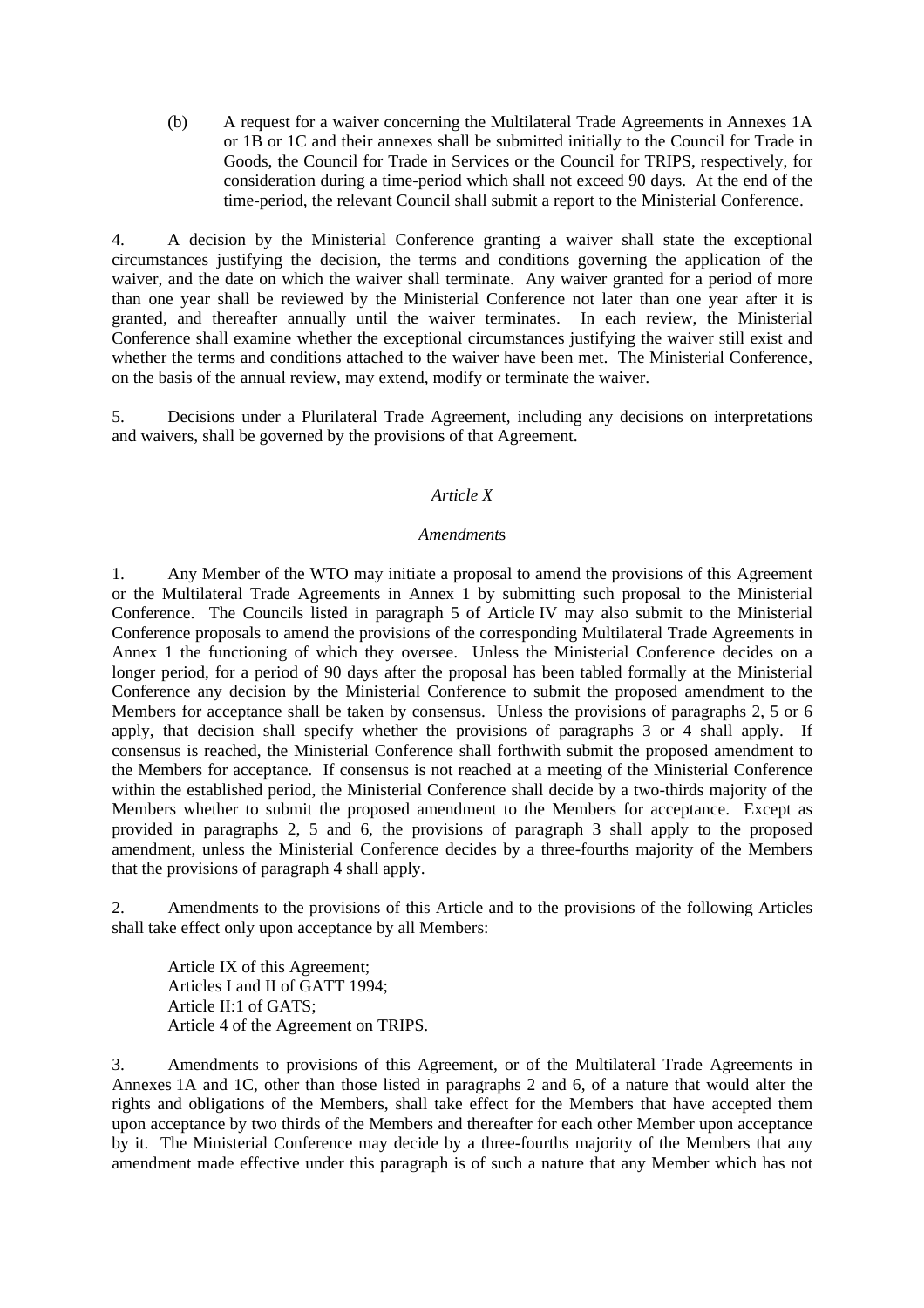accepted it within a period specified by the Ministerial Conference in each case shall be free to withdraw from the WTO or to remain a Member with the consent of the Ministerial Conference.

4. Amendments to provisions of this Agreement or of the Multilateral Trade Agreements in Annexes 1A and 1C, other than those listed in paragraphs 2 and 6, of a nature that would not alter the rights and obligations of the Members, shall take effect for all Members upon acceptance by two thirds of the Members.

5. Except as provided in paragraph 2 above, amendments to Parts I, II and III of GATS and the respective annexes shall take effect for the Members that have accepted them upon acceptance by two thirds of the Members and thereafter for each Member upon acceptance by it. The Ministerial Conference may decide by a three-fourths majority of the Members that any amendment made effective under the preceding provision is of such a nature that any Member which has not accepted it within a period specified by the Ministerial Conference in each case shall be free to withdraw from the WTO or to remain a Member with the consent of the Ministerial Conference. Amendments to Parts IV, V and VI of GATS and the respective annexes shall take effect for all Members upon acceptance by two thirds of the Members.

6. Notwithstanding the other provisions of this Article, amendments to the Agreement on TRIPS meeting the requirements of paragraph 2 of Article 71 thereof may be adopted by the Ministerial Conference without further formal acceptance process.

7. Any Member accepting an amendment to this Agreement or to a Multilateral Trade Agreement in Annex 1 shall deposit an instrument of acceptance with the Director-General of the WTO within the period of acceptance specified by the Ministerial Conference.

8. Any Member of the WTO may initiate a proposal to amend the provisions of the Multilateral Trade Agreements in Annexes 2 and 3 by submitting such proposal to the Ministerial Conference. The decision to approve amendments to the Multilateral Trade Agreement in Annex 2 shall be made by consensus and these amendments shall take effect for all Members upon approval by the Ministerial Conference. Decisions to approve amendments to the Multilateral Trade Agreement in Annex 3 shall take effect for all Members upon approval by the Ministerial Conference.

9. The Ministerial Conference, upon the request of the Members parties to a trade agreement, may decide exclusively by consensus to add that agreement to Annex 4. The Ministerial Conference, upon the request of the Members parties to a Plurilateral Trade Agreement, may decide to delete that Agreement from Annex 4.

10. Amendments to a Plurilateral Trade Agreement shall be governed by the provisions of that Agreement.

## *Article XI*

## *Original Membership*

1. The contracting parties to GATT 1947 as of the date of entry into force of this Agreement, and the European Communities, which accept this Agreement and the Multilateral Trade Agreements and for which Schedules of Concessions and Commitments are annexed to GATT 1994 and for which Schedules of Specific Commitments are annexed to GATS shall become original Members of the WTO.

2. The least-developed countries recognized as such by the United Nations will only be required to undertake commitments and concessions to the extent consistent with their individual development, financial and trade needs or their administrative and institutional capabilities.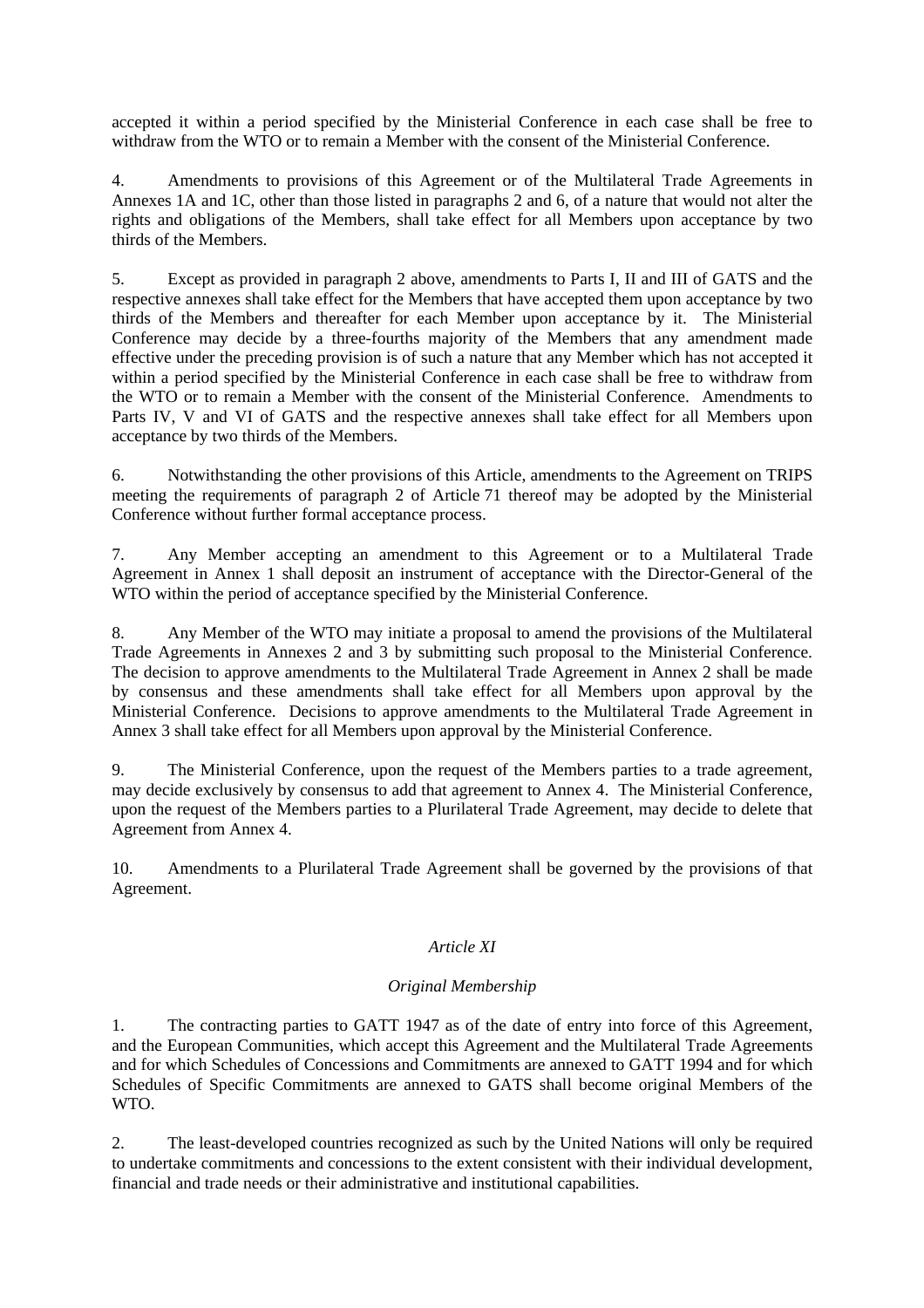#### *Article XII*

#### *Accession*

1. Any State or separate customs territory possessing full autonomy in the conduct of its external commercial relations and of the other matters provided for in this Agreement and the Multilateral Trade Agreements may accede to this Agreement, on terms to be agreed between it and the WTO. Such accession shall apply to this Agreement and the Multilateral Trade Agreements annexed thereto.

2. Decisions on accession shall be taken by the Ministerial Conference. The Ministerial Conference shall approve the agreement on the terms of accession by a two-thirds majority of the Members of the WTO.

3. Accession to a Plurilateral Trade Agreement shall be governed by the provisions of that Agreement.

## *Article XIII*

## *Non-Application of Multilateral Trade Agreements between Particular Members*

1. This Agreement and the Multilateral Trade Agreements in Annexes 1 and 2 shall not apply as between any Member and any other Member if either of the Members, at the time either becomes a Member, does not consent to such application.

2. Paragraph 1 may be invoked between original Members of the WTO which were contracting parties to GATT 1947 only where Article XXXV of that Agreement had been invoked earlier and was effective as between those contracting parties at the time of entry into force for them of this Agreement.

3. Paragraph 1 shall apply between a Member and another Member which has acceded under Article XII only if the Member not consenting to the application has so notified the Ministerial Conference before the approval of the agreement on the terms of accession by the Ministerial Conference.

4. The Ministerial Conference may review the operation of this Article in particular cases at the request of any Member and make appropriate recommendations.

5. Non-application of a Plurilateral Trade Agreement between parties to that Agreement shall be governed by the provisions of that Agreement.

## *Article XIV*

## *Acceptance, Entry into Force and Deposit*

1. This Agreement shall be open for acceptance, by signature or otherwise, by contracting parties to GATT 1947, and the European Communities, which are eligible to become original Members of the WTO in accordance with Article XI of this Agreement. Such acceptance shall apply to this Agreement and the Multilateral Trade Agreements annexed hereto. This Agreement and the Multilateral Trade Agreements annexed hereto shall enter into force on the date determined by Ministers in accordance with paragraph 3 of the Final Act Embodying the Results of the Uruguay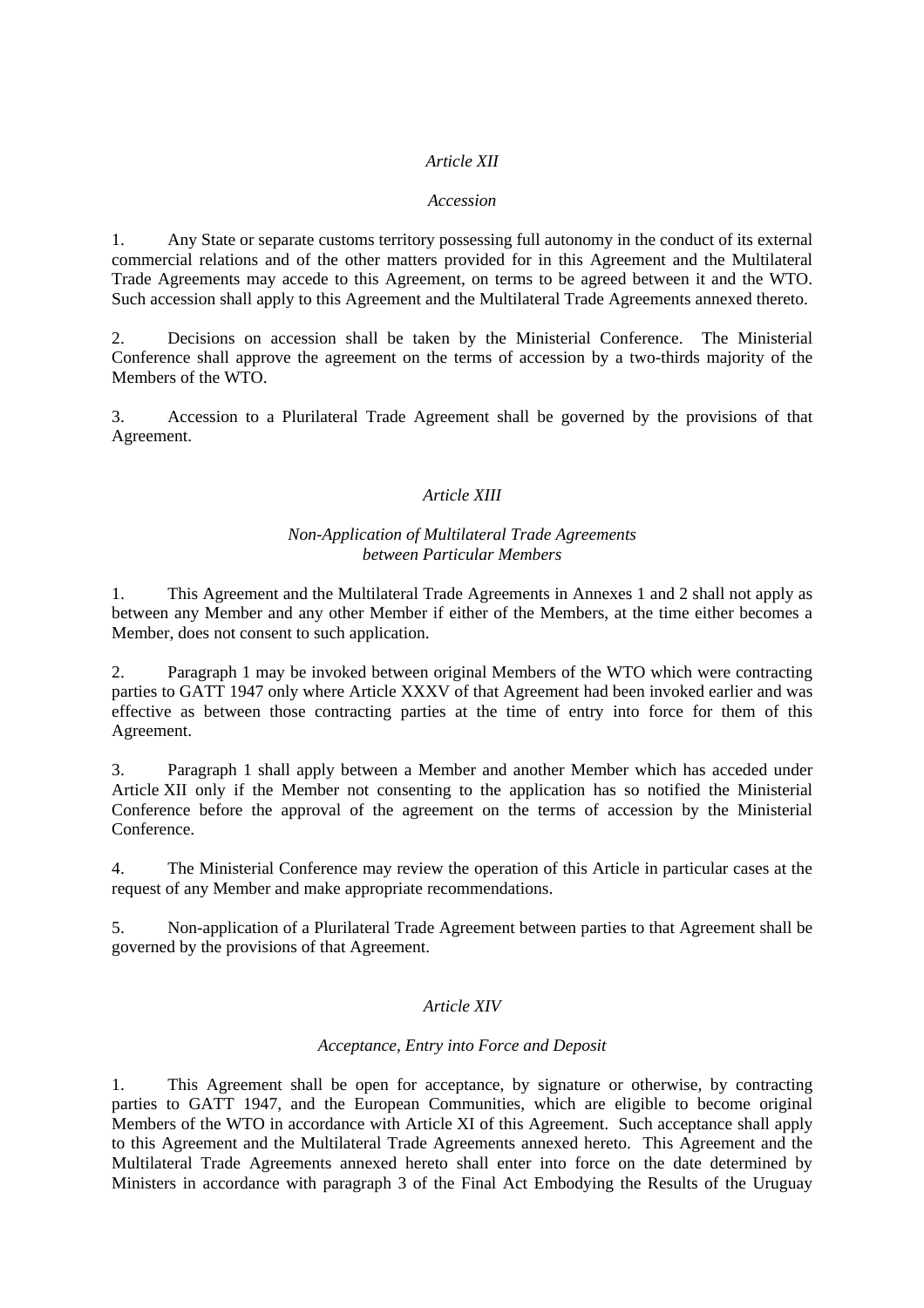Round of Multilateral Trade Negotiations and shall remain open for acceptance for a period of two years following that date unless the Ministers decide otherwise. An acceptance following the entry into force of this Agreement shall enter into force on the 30th day following the date of such acceptance.

2. A Member which accepts this Agreement after its entry into force shall implement those concessions and obligations in the Multilateral Trade Agreements that are to be implemented over a period of time starting with the entry into force of this Agreement as if it had accepted this Agreement on the date of its entry into force.

3. Until the entry into force of this Agreement, the text of this Agreement and the Multilateral Trade Agreements shall be deposited with the Director-General to the CONTRACTING PARTIES to GATT 1947. The Director-General shall promptly furnish a certified true copy of this Agreement and the Multilateral Trade Agreements, and a notification of each acceptance thereof, to each government and the European Communities having accepted this Agreement. This Agreement and the Multilateral Trade Agreements, and any amendments thereto, shall, upon the entry into force of this Agreement, be deposited with the Director-General of the WTO.

4. The acceptance and entry into force of a Plurilateral Trade Agreement shall be governed by the provisions of that Agreement. Such Agreements shall be deposited with the Director-General to the CONTRACTING PARTIES to GATT 1947. Upon the entry into force of this Agreement, such Agreements shall be deposited with the Director-General of the WTO.

## *Article XV*

## *Withdrawal*

1. Any Member may withdraw from this Agreement. Such withdrawal shall apply both to this Agreement and the Multilateral Trade Agreements and shall take effect upon the expiration of six months from the date on which written notice of withdrawal is received by the Director-General of the WTO.

2. Withdrawal from a Plurilateral Trade Agreement shall be governed by the provisions of that Agreement.

## *Article XVI*

## *Miscellaneous Provisions*

1. Except as otherwise provided under this Agreement or the Multilateral Trade Agreements, the WTO shall be guided by the decisions, procedures and customary practices followed by the CONTRACTING PARTIES to GATT 1947 and the bodies established in the framework of GATT 1947.

2. To the extent practicable, the Secretariat of GATT 1947 shall become the Secretariat of the WTO, and the Director-General to the CONTRACTING PARTIES to GATT 1947, until such time as the Ministerial Conference has appointed a Director-General in accordance with paragraph 2 of Article VI of this Agreement, shall serve as Director-General of the WTO.

3. In the event of a conflict between a provision of this Agreement and a provision of any of the Multilateral Trade Agreements, the provision of this Agreement shall prevail to the extent of the conflict.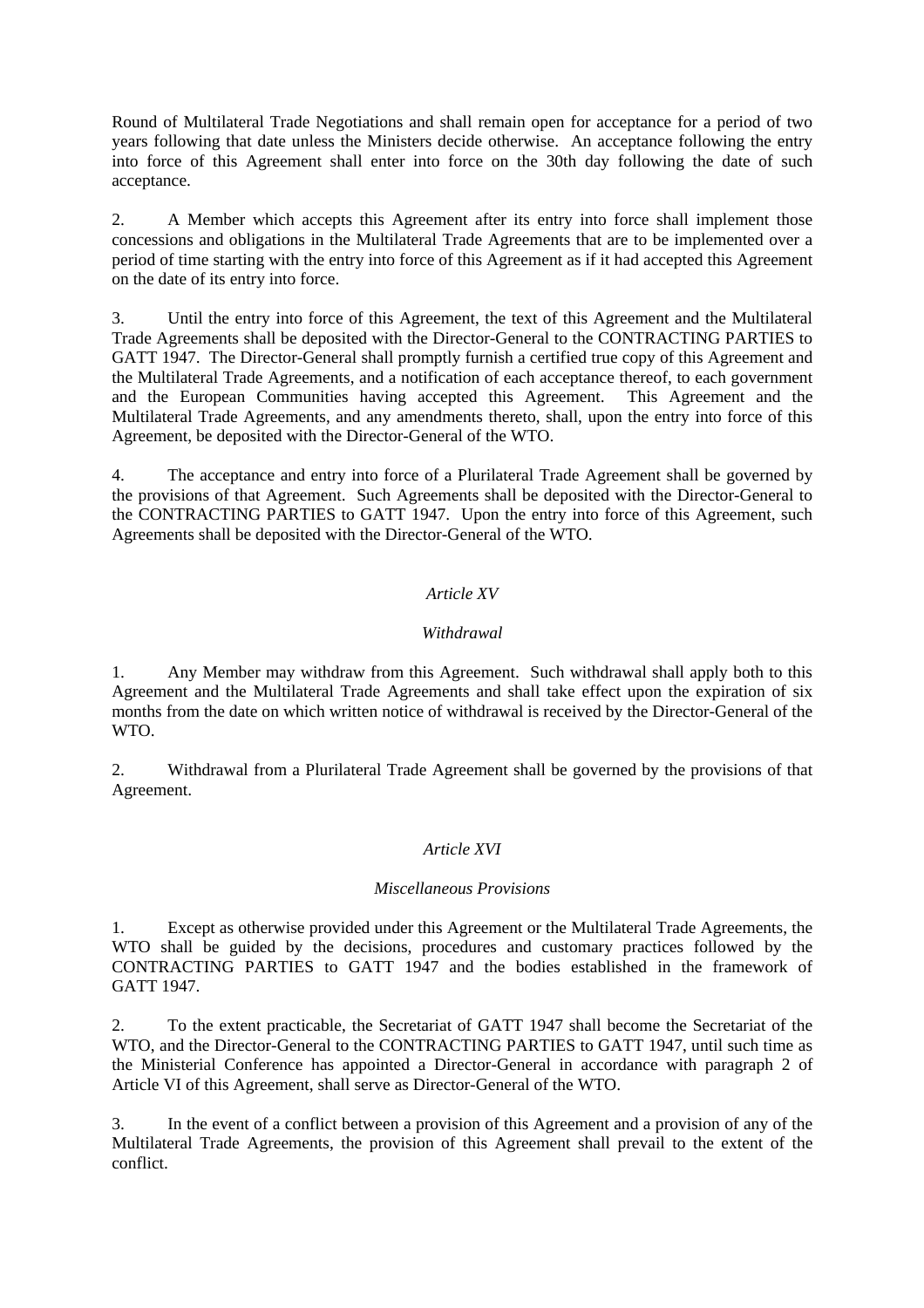4. Each Member shall ensure the conformity of its laws, regulations and administrative procedures with its obligations as provided in the annexed Agreements.

5. No reservations may be made in respect of any provision of this Agreement. Reservations in respect of any of the provisions of the Multilateral Trade Agreements may only be made to the extent provided for in those Agreements. Reservations in respect of a provision of a Plurilateral Trade Agreement shall be governed by the provisions of that Agreement.

6. This Agreement shall be registered in accordance with the provisions of Article 102 of the Charter of the United Nations.

 DONE at Marrakesh this fifteenth day of April one thousand nine hundred and ninety-four, in a single copy, in the English, French and Spanish languages, each text being authentic.

Explanatory Notes:

 The terms "country" or "countries" as used in this Agreement and the Multilateral Trade Agreements are to be understood to include any separate customs territory Member of the WTO.

 In the case of a separate customs territory Member of the WTO, where an expression in this Agreement and the Multilateral Trade Agreements is qualified by the term "national", such expression shall be read as pertaining to that customs territory, unless otherwise specified.

## **LIST OF ANNEXES**

## ANNEX 1

ANNEX 1A: Multilateral Agreements on Trade in Goods

General Agreement on Tariffs and Trade 1994 Agreement on Agriculture Agreement on the Application of Sanitary and Phytosanitary Measures Agreement on Textiles and Clothing Agreement on Technical Barriers to Trade Agreement on Trade-Related Investment Measures Agreement on Implementation of Article VI of the General Agreement on Tariffs and Trade 1994 Agreement on Implementation of Article VII of the General Agreement on Tariffs and Trade 1994 Agreement on Preshipment Inspection Agreement on Rules of Origin Agreement on Import Licensing Procedures Agreement on Subsidies and Countervailing Measures Agreement on Safeguards

ANNEX 1B: General Agreement on Trade in Services and Annexes

ANNEX 1C: Agreement on Trade-Related Aspects of Intellectual Property Rights

## ANNEX 2